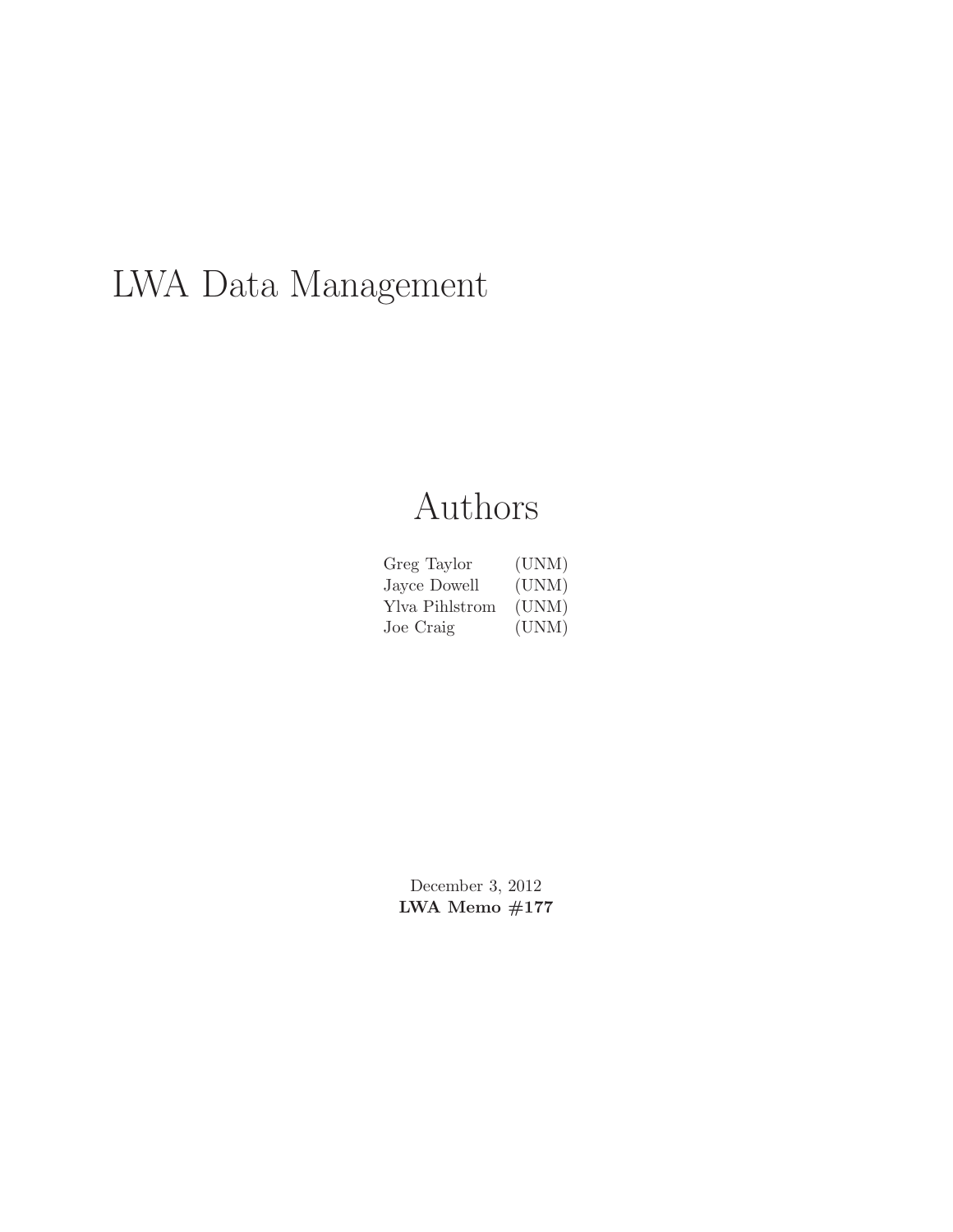## Contents

| 1 Introduction        | $\bf{2}$       |
|-----------------------|----------------|
| 2 Spectrometer Mode   | $\overline{2}$ |
| 3 The Raw Data Option | 3              |
| 4 MCS Metadata        | $\overline{4}$ |
| 5 Proprietary Period  | $\overline{4}$ |
| 6 Summary             | 5              |

## 1 Introduction

The first LWA station, LWA1, has now been in operation for a year. This memo describes the mechanisms by which users of the LWA1 will retrieve their data for subsequent analysis. While there has been some discussion of how to move data from stations to the correlator (Taylor 2007, Taylor & Ray 2008), prior to this memo nothing has been written about getting data to users after it is recorded at the site. Given that there is useful science that we can do with LWA1 we need to establish the mechanism by which users can collect their data.

Since LWA1 is capable of capturing large amounts of data, users will have to select between a limited number of options for data retrieval. And since the LWA1 budget is constrained, some of the choices may involve modest effort and expense on the part of the user. By way of examples in this memo we assume that users are interested in the widest bandwidth beamformed DRX output which produces 602.8 Mbps (19.6 MSPS, 4 bit  $I + 4$  bit  $Q$ , 2 tunings, 2 polarizations), or the TBN mode which has a slightly higher data rate, 812.1 Mbps (100 KSPS, 8 bit I + 8 bit Q, 2 polarizations), at maximum.

We also describe some options related to the newly deployed LWA1 User Computing Facility (hereafter UCF) which is located at the site. Current wisdom suggests that it is generally more efficient to move the computing facilities close to the data rather than moving the data to the computing facilities. Also, not every LWA1 user may have facilities capable of handling the 20+ TB of data produced by a typical LWA1 observing program.

We furthermore assume that data can be physically collected from the site only once/two weeks by the UNM project office. This may change but is likely to be the case indefinitely. Users who desire to go out to the site for their observations are welcome to propose a more frequent collection of data.

# 2 Spectrometer Mode

Most users employing beams should be satisfied with the new (Nov. 2012) spectrometer observing mode which provides Stokes I, Q, U, and V for 1024 channels at a time resolution of 40 milliseconds with the widest bandwidth mode (filter 7, 19.6 MSPS). Some trade-off between integration time and number of channels is possible up to a maximum of 2048 channels at 160 millisec and down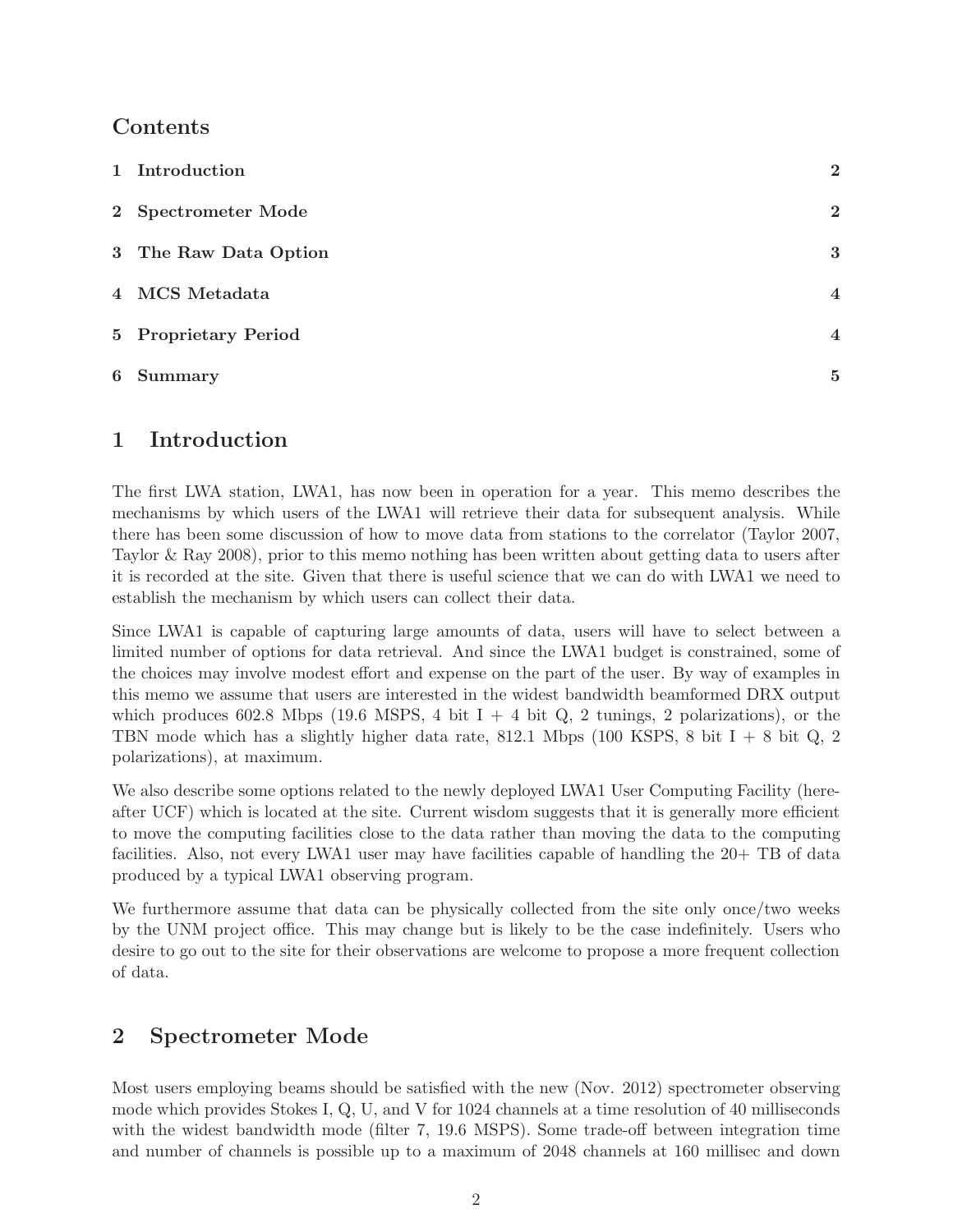| Channels | Integration Count |       |       |                |       |
|----------|-------------------|-------|-------|----------------|-------|
|          | 384               | 768   | 1536  | 3072           | 6144  |
| 64       | 0.001             | 0.003 | 0.005 | 0.010          | 0.020 |
| 128      | 0.003             | 0.005 | 0.010 | 0.020          | 0.040 |
| 256      | 0.005             | 0.010 | 0.020 | 0.040          | 0.080 |
| 512      | 0.010             | 0.020 | 0.040 | 0.080          | 0.160 |
| 1024     | 0.020             | 0.040 | 0.080 | 0.160          | 0.321 |
| 2048     | 0.040             | 0.080 | 0.160 | 0.321          | No    |
| 4096     | 0.080             | 0.160 | 0.321 | N <sub>0</sub> | No    |

Table 1. Integration Times for DRX Filter  $#7$ 

to 256 channels at 10 millisec (see Table 1). The spectral resolution and integration time can be determined from:

 $channelwidth = sample rate/transfer$ 

and

 $integration = transformlength * integration count/samphere$ 

where *samplerate* is in samples/second, *channelwidth* is in Hz, *transformlength* is the number of channels, and integrationcount is an integer. By way of example consider the widest DRX bandwidth sample rate  $(19.6 \times 10^6 \text{ samples/sec filter code 7}),$  intgrationcount of 768, and 1024 channels gives a channel width of 19.140 KHz and an integration time of 40 milliseconds. The file size for this typical spectrometer observation (1024 channels, 40 millisecond integrations) for 1 hour is 2.74 GB at a data rate of 6.2 Mbps. All such observations will be archived and available for download from:

```
http://lda10g.alliance.unm.edu/archive/list.py
```
In the case of spectrometer data, no data management plan is necessary in the proposal.

#### 3 The Raw Data Option

For all TBW/TBN observers and for observers who require no averaging of the DRX beam output in time or frequency (e.g., pulsar observations, certain solar observations) it will be possible to request the raw data. Justification for this choice will be required in the observing proposal. Furthermore all observations planned using the raw data option will require a data management plan that specifically describes how the user will cope with the large data volumes generated. The specific issues that should be addressed are:

- 1. an estimate of the total data volume,
- 2. where the user plans to reduce the data (UCF, UNM, home institute)
- 3a. If UCF/UNM: how much time they need to crunch the data and retrieve the results.
- 3b. If at home institute: how they plan to get the data back to their home institution, e.g. how many drives they will need.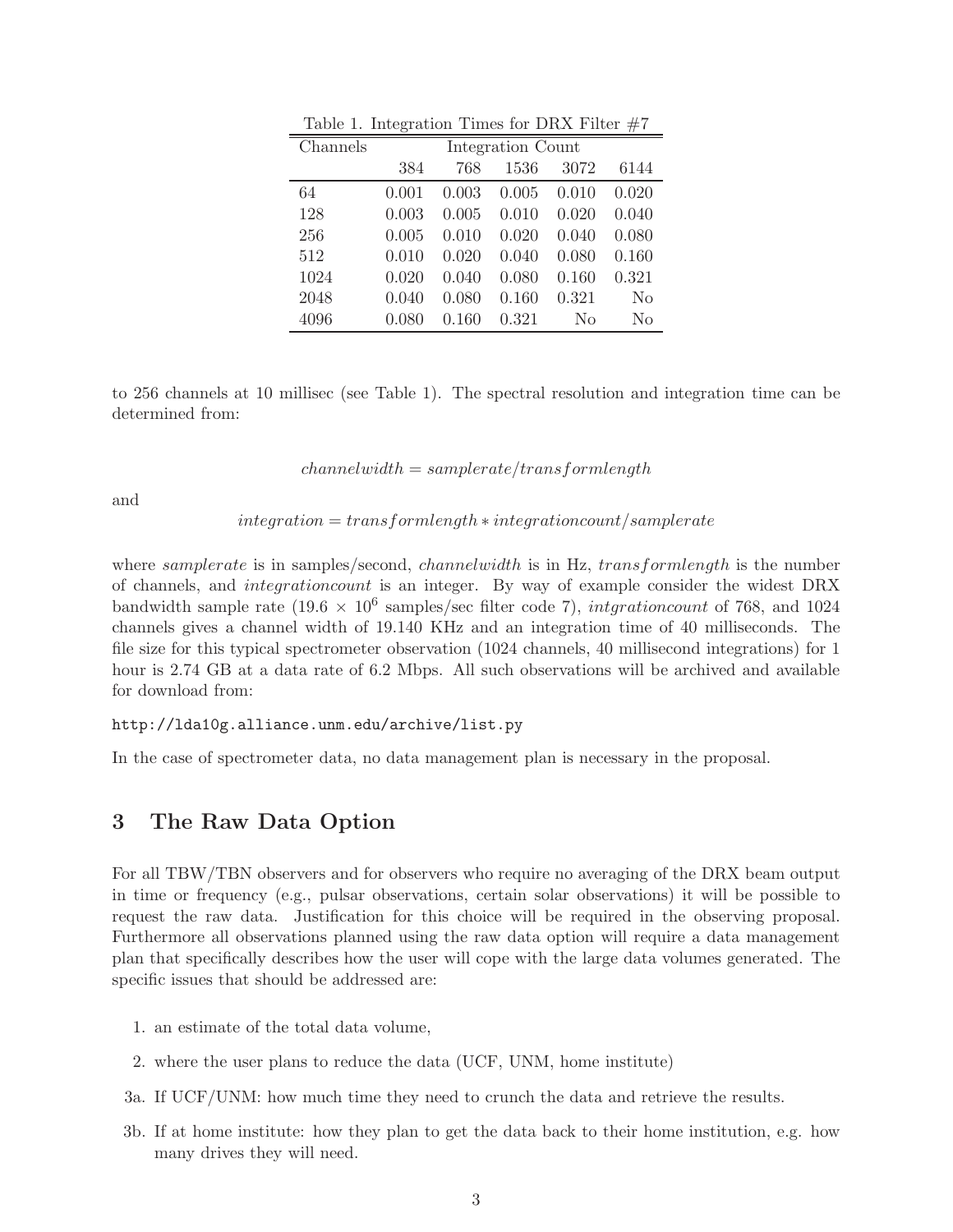By way of example there are a couple possibilities including  $(A)$  Reduce the data at the User Computing Facility. The UCF (see Dowell 2012) is a cluster of 6 hexacore nodes each equipped with two CUDA compatible GPUs. The UCF is located in the old VLA correlator room within the VLA control building thanks to the generosity of NRAO for hosting it, and JPL, VT and UNM for supplying the nodes. The cluster is connected to LWA1 by a dedicated fiber so that it is possibly for the LWA1 operator to copy raw data soon after the observations to the cluster. The cluster has a common storage area currently limited to 22 TB, corresponding to roughly 60 beam-hours. Raw data will be deposited to the commons by the operator. Users should process the raw data from the common area and inform the operator when the raw data may be deleted. Each node has 3 TB of local storage, and more local storage can be accomodated as needed. In general the UCF time will be granted immediately following the observations. If there is a time-window during which the user cannot make use of the cluster in a timely fashion then scheduling constraints for the observations should be provided. All raw data will be archived in a default channelization and time averaging and full Stokes.

(B) Ask for data to be processed at UNM. A limited amount of data can be brought back from the site and processed at UNM. This will require a UNM collaborator and proper coordination to be described in the proposal.

(C) Ask for data to be shipped to the user. Valid options for storage media may be either (1) properly tested and configured DRSUs (Data Recorder Storage Units; Wolfe, Ellingson & Patterson 2009); or (2) external USB hard drives of size 2 TB or larger formatted as  $ext{2/3/4}$ , or bare drives of size 2 TB or larger; or (3) by transferring raw data over the internet (requires a very good connection). For CFP2 and the duration of the URO there are limited funds set aside for the purchase of external drives so users need not supply these. In the case of recording onto usersupplied DRSUs the units will be installed at the site and then collected after observations complete (but not less than two weeks). In this case only the data from that user will be written onto the DRSU.

# 4 MCS Metadata

MCS-generated metadata for all projects will be deposited at a location from which they can readily retrieved, currently:

http://lda10g.alliance.unm.edu/metadata/observation/

# 5 Proprietary Period

All LWA users will have a one-year proprietary period, after which data in the LWA archive will be made available to anyone requesting it. Data obtained from the archive after the proprietary period has passed will not be subject to the LWA publication policy except for the requirement that they include the following statement in their acknowledgements: "Support for operations and continuing development of the LWA1 is provided by the National Science Foundation under grant AST-1139974 of the University Radio Observatory program." The current archive distribution scheme provides some limited protection from outside access by unregistered users, but registered users will be able to see all files. For now we ask that users only download their own data from the archive.